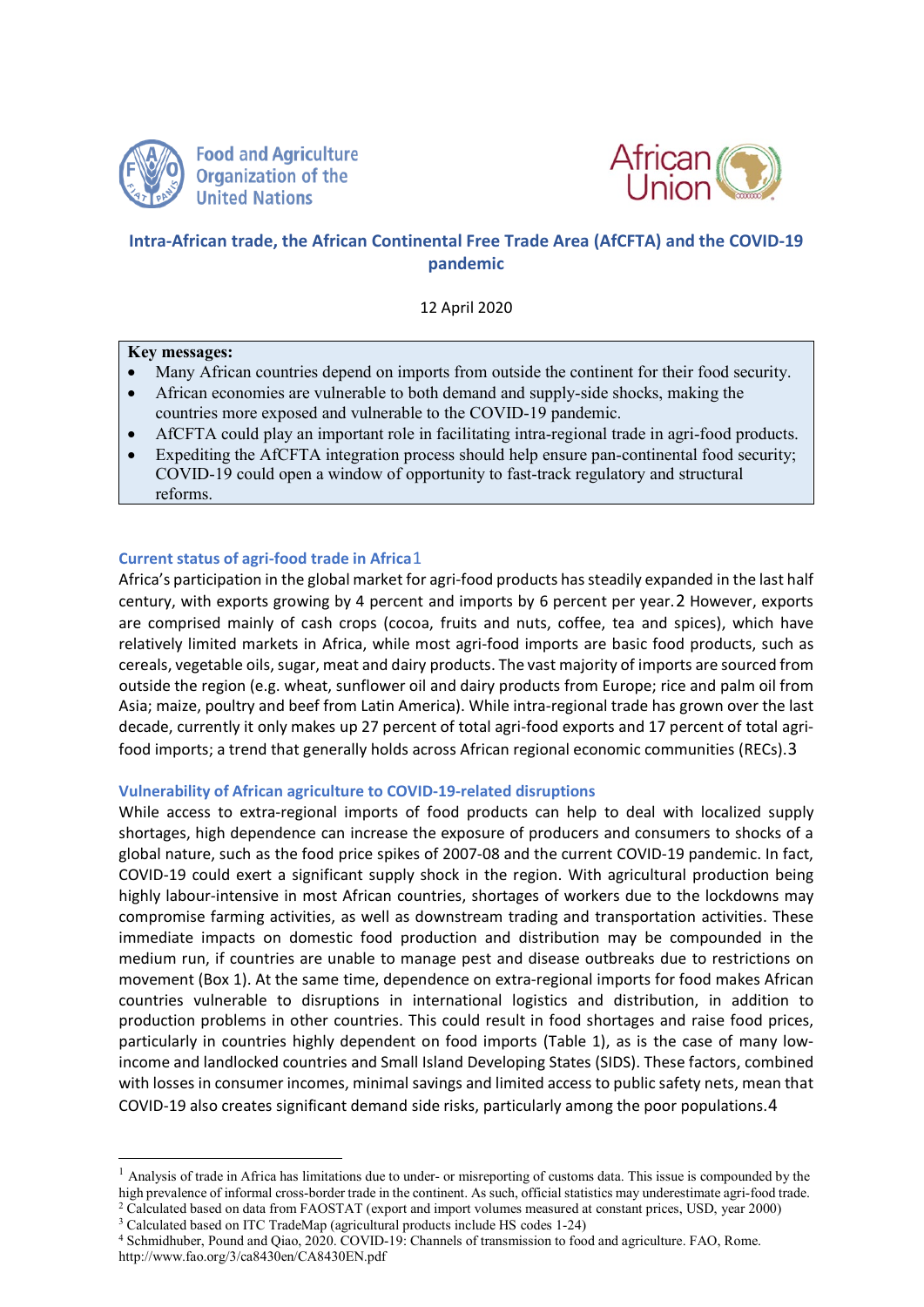#### **The African Continental Free Trade Area (AfCFTA) as a way forward**

Promoting intra-regional trade in agri-food products is crucial, both as a short- and long-term policy objective in Africa. Reducing vulnerabilities to COVID-19-related market disruptions and mitigating its impacts on the poor would require immediate efforts by African countries to ensure that agri-food supply chains and trade channels remain open. In the medium to long run, given the rapidly growing populations, incomes and levels of urbanization in African countries, substantial growth in food demand is expected, providing significant market potential for African producers. The entry into force of the AfCFTA in 2019 will likely expedite regional integration efforts and promote intra-regional trade in agri-food products, which is projected to expand by 20-30 percent by year 2040.

The role of intra-regional trade as a catalyst for agricultural development has been recognized in both the 2003 Comprehensive Africa Agricultural Development Programme (CAADP) and the 2014 Malabo Declaration. The AfCFTA provides a concrete and timely mechanism to realize such continental agricultural policy commitments.

As a way forward, this implies that African policy-makers would commit to:

- **a. Avoiding policy responses to COVID-19 that may undermine the AfCFTA Agreement:** it would be important to avoid both import and export-restricting measures, both in keeping with the spirit of the AfCFTA, and more immediately, to ensure food availability and access in the region.
	- **Avoid blanket import restrictions:** Many countries in Africa have imposed import restrictions as part of border closures to manage the disease outbreak. However, as many countries are import-dependent, it is important to establish safe trade and travel corridors according to WHO guidelines, to minimize the impacts of COVID-related disruptions and keep food supply chains alive.
	- **Avoid ad hoc export restrictions:** In the past, countries have responded to market uncertainties by imposing export restrictions. While such measures can increase domestic food supply and help control domestic prices in the short term, lower and volatile prices and an uncertain policy environment can create disincentives for producers to invest in the long run. Moreover, they can be particularly damaging to poor import-dependent countries within the continent, particularly if similar measures are taken by a number of countries at the same time.
- **b. Addressing key regulatory barriers impeding intra-regional trade:** Free trade areas are in principle based on lowering tariffs among trading partners. Given that African countries have been participating in RECs, intra-regional tariffs are generally low.[1](#page-1-0) Non-tariff measures (NTMs), by contrast, particularly sanitary and phytosanitary (SPS) measures and technical barriers to trade (TBT) are more important challenges. The AfCFTA provides a continental framework to address such regulatory barriers to trade, with provisions offering the opportunity to:
	- **Ensure that SPS measures do not unnecessarily affect trade flows**: SPS measures have the legitimate and critical function to protect public health and animal and plant life and health. However, limited capacities to comply with SPS requirements can result in a country's exclusion from key markets; poorly applied procedures can increase the cost of trade and inadvertently encourage informal marketing channels. The establishment of the African Food Safety Agency (AFSA) is a significant step to improving such capacities.
	- **Simplify and harmonize administrative procedures to reduce trade and transportation costs:**  Transportation costs in Africa account for more than half of marketing costs and frequent

<span id="page-1-0"></span><sup>&</sup>lt;sup>1</sup> IFPRI, 2019. Africa Agriculture Trade Monitor. Figure 3.1.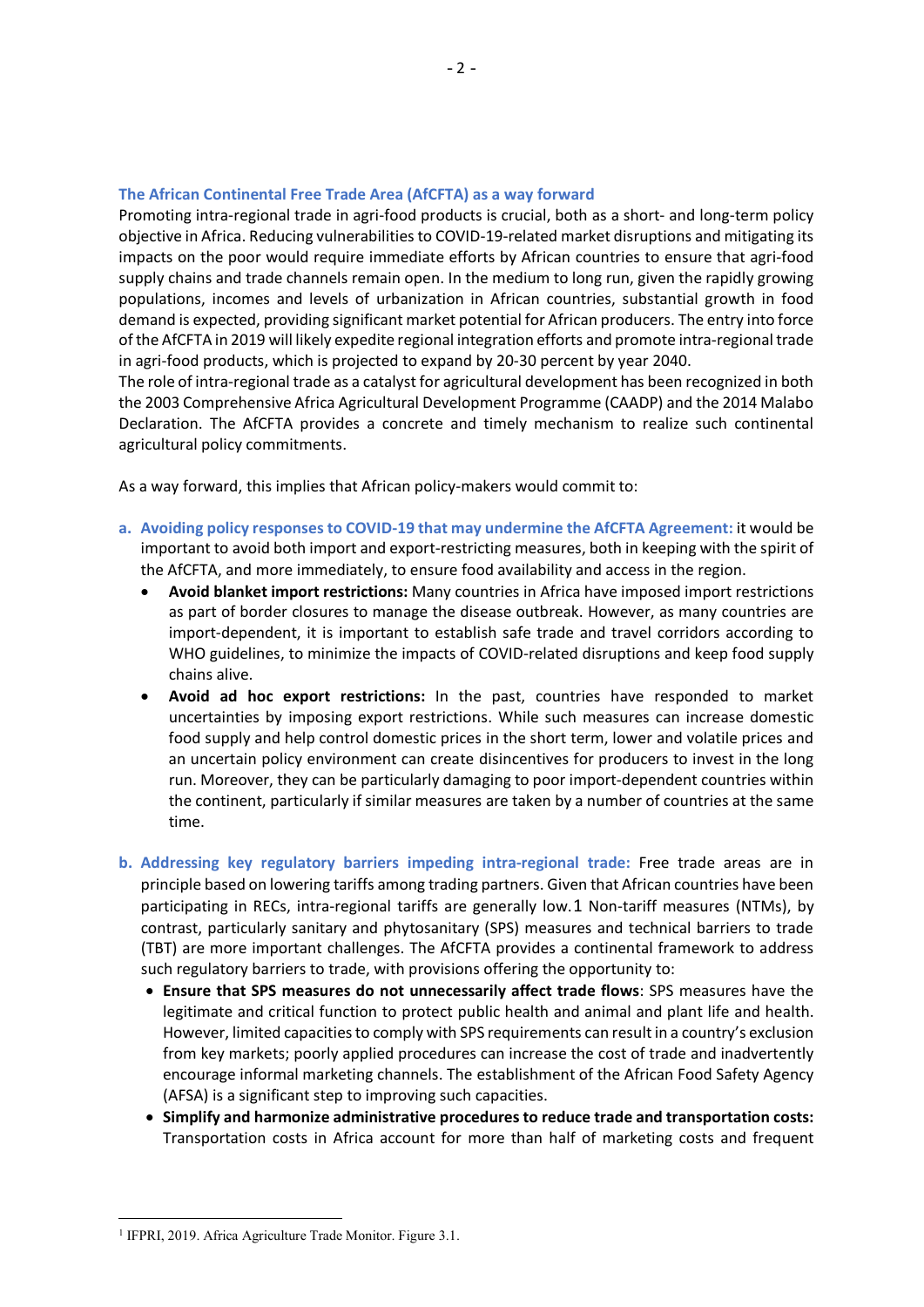roadblocks add to these mark-ups.[1](#page-2-0) Lengthy procedures for obtaining export and importrelated certifications can further increase the time and costs of trade, which are estimated to be the highest in the world.[2](#page-2-1)

- **c. Making public investments to address structural constraints**: By providing an overarching regulatory framework, the AfCFTA can also complement CAADP in streamlining national and regional agricultural investments to address underlying structural barriers to trade. [3](#page-2-2)
	- **Boosting production and productivity**: Significant improvements in productivity would be needed to keep pace with consumption growth in Africa. Public investments in R&D, training and extension are required, but also programmes promoting access to high quality inputs (seeds, fertilizers, machinery), where Africa faces large gaps compared to OECD high-income countries.[4](#page-2-3) Improving farmers' access to adequate and appropriate financial tools is also important in this regard.
	- **Investing in marketing and trade infrastructure, and de-risking private investment**: Public expenditure in market and trade-related infrastructure is crucial to crowding in private investment in agriculture. In particular, last mile infrastructure, electricity and water provision, as well as ICT service provision are identified as key impediments, while, at the same time, there is a need to de-risk private financing in agriculture through blended finance and guarantee schemes.
	- **Adopting strategic regional approaches to agro-industrial investments:** Several food commodities (rice, maize, livestock and poultry products, dairy, certain fruits and vegetables) have been identified as having significant potential and private sector interest for intra-regional trade. This would require coordination in agro-industrial policies to promote regional value chains and related agro-processing zones along trade corridors.

#### **Box 1 Expected Impact of COVID-19 on countries' ability to manage plant and animal health**

Restricted movement and other COVID-19 containment measures may compromise the ability of countries to manage risks to plant and animal health. Limitations in ground surveillance and monitoring of plant pests for instance, may lead to upsurges in pest populations and resulting crop losses. Similarly, poor access of farmers to animal health and welfare services may lead to greater disease prevalence among animal populations. Limitations in inspection personnel at ports of entry and exit at borders may affect food availability and compromise food safety.

*Source: African Union, 2020. "The Impact of COVID-19 on Africa's Agriculture, Environment and Natural Resources". Department of Rural Economy and Agriculture (DREA) internal document.*

<span id="page-2-0"></span> <sup>1</sup> Pannhausen, Untied, 2010. Regional Agricultural Trade for Economic Development and Food Security in Sub-Saharan Africa. Conceptual background and fields of action for development cooperation. Eschborn, Germany, Deutsche Gesellschaft für Technische Zusammenarbeit (GTZ) mbH.

<span id="page-2-1"></span><sup>2</sup> World Bank, 2017. Enabling the Business of Agriculture, 2017. Figure 6.1

<span id="page-2-2"></span><sup>3</sup> On March 2, 2020, FAO organized the African Agribusiness Leadership Dialogue (AALD) which brought together over 50 private sector entities across the African continent. This section draws from the outcome document of this event (the forthcoming "Declaration of the Private Sector")

<span id="page-2-3"></span><sup>4</sup> World Bank, 2019. Enabling the Business of Agriculture, 2019. Figure 2.4.